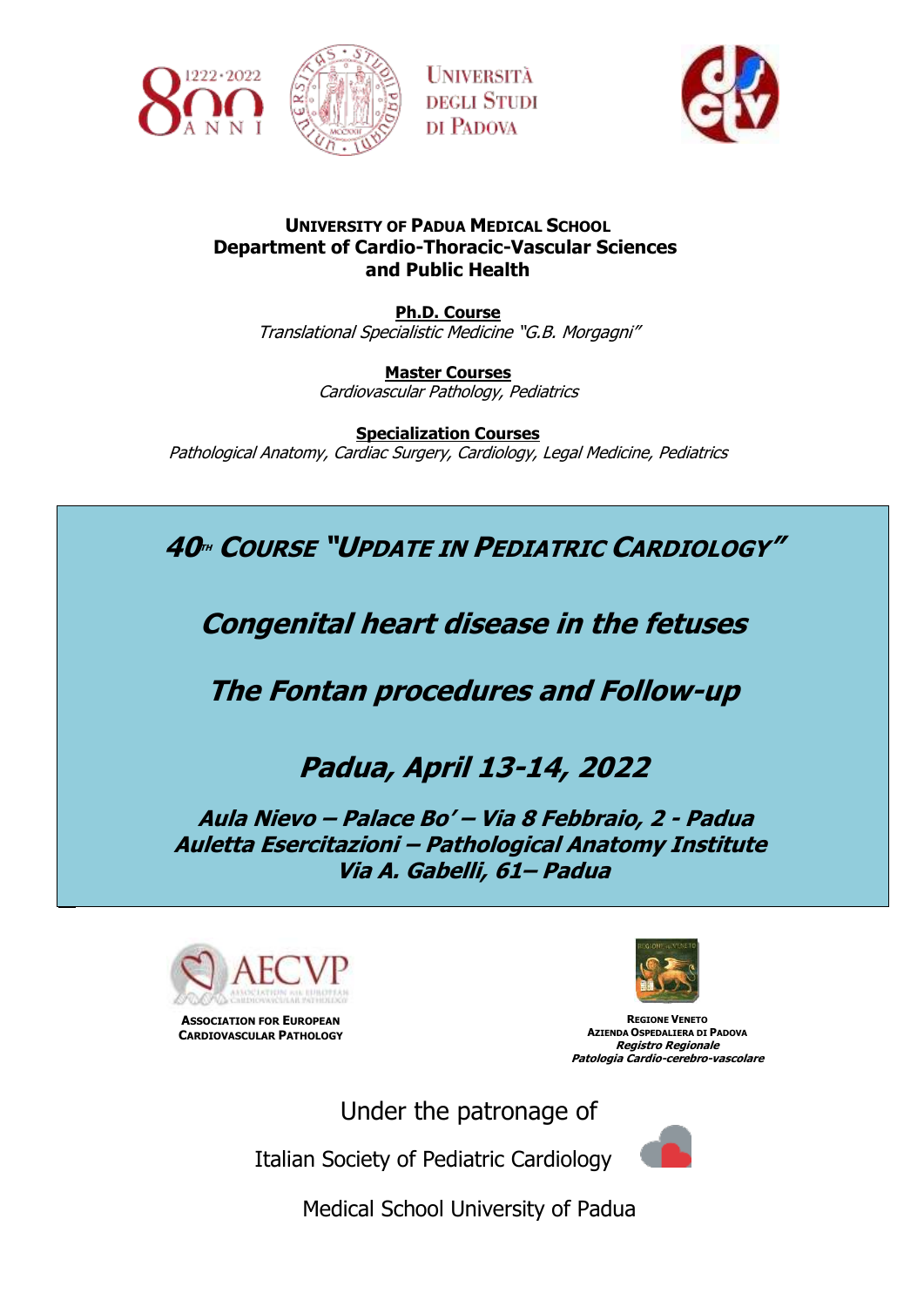# **Aula Nievo – Palace Bo' – Via 8 Febbraio, 2 - Padua**

#### **Wednesday, April 13, 2022**

- 14:00 Registration
- 14:15 Introduction Annalisa Angelini (Padua), Cristina Basso (Padua)

# **Congenital heart diseases in fetuses**

CHAIRPERSONS: Annalisa Angelini (Padua), Cristina Basso (Padua)

- 14:30 Epidemiology Alessia Cerutti (Padua)
- 14:50 Genetics Matteo Cassina (Padua)
- 15:10 Prenatal diagnosis Paola Veronese (Padua)
- 15:30 **COFFEE BREAK**
- 16:00 Phenotype Marny Fedrigo (Padua)
- 16:20 3D modelling Vladimiro Vida (Padua)

17:00 ROUND TABLE CHAIRPERSONS: Giovanni Di Salvo (Padua), Maria Teresa Gervasi (Padua)

> Anna Aprile (Padua), (Padua), Alessia Cerutti (Padua), Matteo Cassina (Padua), Paola Veronese (Padua), Marny Fedrigo (Padua), Vladimiro Vida (Padua)

18:00 **Lectio Magistralis "Vincenzo Gallucci"** Ugo Filippo Tesler (Potenza)

INTRODUCED BY: Vladimiro Vida (Padua)

20:00 **SOCIAL DINNER**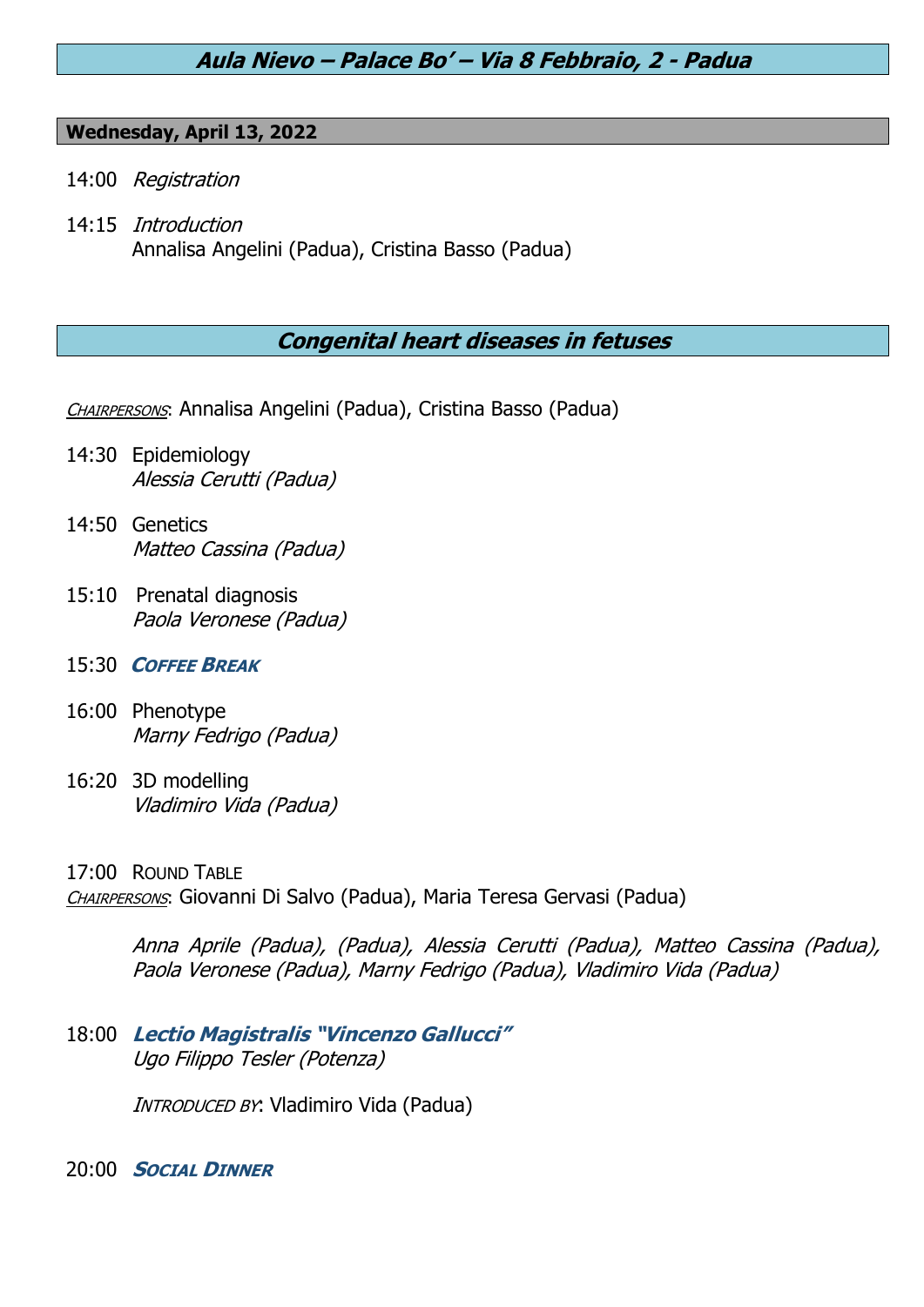# **Aula Nievo – Palace Bo' – Via 8 Febbraio, 2 - Padua**

## **Thursday, April 14, 2022**

# **The Fontan procedures and Follow-up**

CHAIRPERSONS: Giovanni Di Salvo (Padua), Massimo Padalino (Padua)

- 9:00 Anatomy of univentricular hearts Carla Frescura, Gaetano Thiene (Padua)
- 9:30 The Fontan procedures Massimo Padalino (Padua)
- 9:50 The interventional procedure approaches Biagio Castaldi (Padua)
- 10:10 Arrhythmias Loira Leoni (Padua)
- 10:30 **COFFEE BREAK**
- 11:00 Hepatic diseases and coagulopathy Liliana Chemello (Padua)
- 11:20 Quality of life and pregnancy Ornella Milanesi (Padua)
- 11:40 Timing of re-do procedures and transplantation Gaetano Domenico Gargiulo (Bologna)
- 12:00 Pathology of failing Fontan Annalisa Angelini (Padua)
- 12:20 **DISCUSSION**
- 13:00 **LUNCH**

**Auletta Esercitazioni – Pathological Anatomy Institute Via A. Gabelli, 61 – Padua**

**Live video demonstrations and case presentation**

# 14:30 **Lecture Cardiomyopathies in pediatric age: a molecular update** Jeffrey A. Towbin (Memphis, USA)

**INTRODUCED BY: Gaetano Thiene (Padua)** 

<sup>C</sup>HAIRPERSONS: Massimo Padalino (Padua), Stefania Rizzo (Padua)

- 15:10 Case presentation
- 16:10 Live video demonstration
- 17:10 **FINAL REMARKS AND E.C.M. ASSESSMENT**